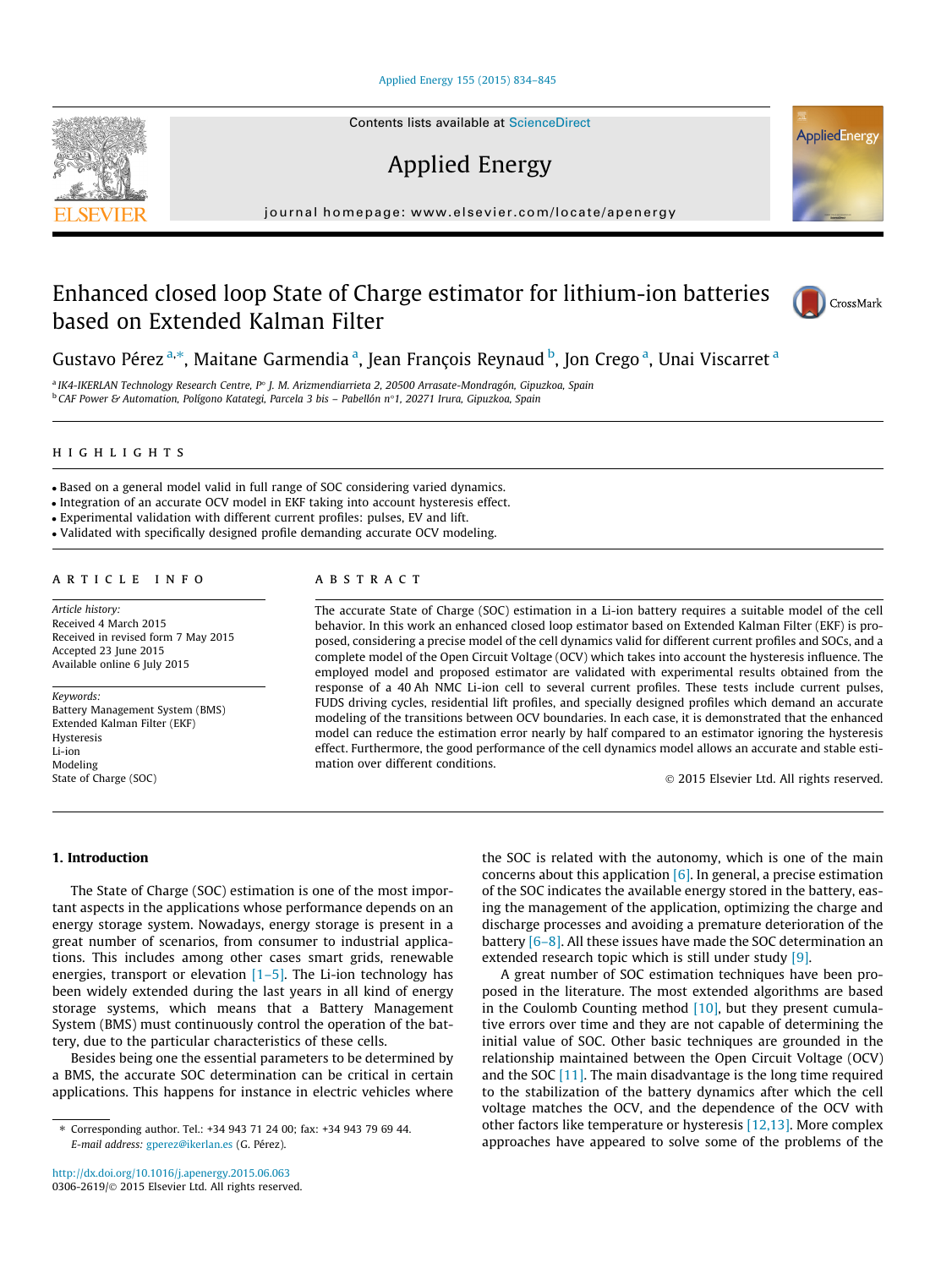basic methods, by means of a dynamic recalibration [\[13,14\],](#page--1-0) neural networks [\[15,16\],](#page--1-0) fuzzy logic [\[17\]](#page--1-0) or closed loop estimators like an observer or an adaptive filter [\[6,7,9,18–23\].](#page--1-0) This last type of algorithms has been commonly employed because they present certain advantages as their capacity for correcting estimation errors.

Among these techniques, Kalman Filter based algorithms are widely used due to their accurate SOC estimation, capability of being computed on-line and their flexibility to operate in various working conditions. Plett proposed in [\[24\]](#page--1-0) an Extended Kalman Filter to perform this task. The model used, which was described in [\[25\]](#page--1-0), considered a hysteresis model based on a differential equation in SOC, which allowed him to approximate the shape of the scanning curves between the OCV boundaries. Nevertheless, the model identification of the cell dynamics was performed also using a Kalman Filter, which was computationally costly and did not guarantee a solution with physical sense [\[26\]](#page--1-0). Later works have explained other similar techniques which also presented these problems, with convergence difficulties in the parameter determination or no physical meaning [\[27–29\].](#page--1-0) In some of the cases, the adjustment methodology provides parameters dependent on the specific test used in the process. Other approaches use a simplified model which is not capable of representing all the cell dynamics in a wide range of frequencies [\[9,12,21,22,27,30–32\]](#page--1-0) or they validate the model in a limited SOC range [\[30\].](#page--1-0)

In addition to the cell dynamic modeling, the accurate OCV computation has been identified as another important element. Although Plett proposed a hysteresis model in his works, this effect has been ignored later in many studies [\[9,27,33,34\]](#page--1-0) or modeled in a very simple way with a zero-state model [\[22,32\]](#page--1-0). More advanced techniques use the differential equation in SOC [\[28,29,31\]](#page--1-0) and a new model was presented by Roscher et al. in [\[12\]](#page--1-0) to achieve an accurate representation of the OCV behavior. Nevertheless, in this case the adaptive filter does not include the coulomb counting estimation and it must be included later with a weighting factor. Finally, some studies used a simplification of the Roscher's model to integrate it in the EKF [\[21,23\].](#page--1-0) However, this simplification reduces the accuracy of the original model.

In view of the aforementioned approaches, some lacks have been identified. Sometimes, the applicability of the algorithms is reduced to specific conditions defined by certain current profiles with a reduced bandwidth or a limited SOC range. In other cases the hysteresis effect in the OCV–SOC relationship is not considered, neglecting the difference between charge and discharge processes and using the average curve in every situation even with cells of  $LiFePO<sub>4</sub>$  chemistry or it is described using a simple approximation. In general, the previously proposed algorithms use simplified models to ease their implementation in the Kalman Filter. Moreover, in many occasions, the problems caused by an inaccurate model are mitigated by modifying the filter behavior, adapting the values of the noises' covariance to reduce the influence of the model or weighting the estimation of the Kalman Filter. Hence, the correction capability of the algorithm is compromised because its operation is approaching the results of a basic coulomb counting. In addition, none of the commented studies validates the SOC estimator with a demanding test regarding the hysteresis model.

In our work, a new SOC estimator is proposed. It uses an enhanced closed loop algorithm, employing a precise model of the cell dynamics and taking into account the hysteresis dependence in the OCV–SOC relationship of the cell, integrating an accurate OCV model whose performance has been demonstrated. The information from the voltage prediction and the coulomb counting reference are concurrently used inside the filter, maintaining its natural behavior to achieve an accurate and stable estimation. As a result, the algorithm is valid with different current profiles and in the whole SOC range. Additionally, the need of considering the hysteresis effect and the improvement in the SOC determination achieved with the enhanced estimator are also analyzed, using a specially designed test to check the model and estimator performance when the path followed by the OCV covers a significant region of the scanning curves. All the different profiles used show that the proposed estimator has been strongly validated to demonstrate its proper operation in different conditions.

This paper is structured in the following sections. Section 2 presents the basic principles about Kalman filters, Sections [3 and 4](#page--1-0) describe the model required to implement the closed loop estimator and the considerations needed to carry out its integration respectively. Section [5](#page--1-0) shows the experimental results used to validate the proposed algorithm, and finally, Section [6](#page--1-0) presents the conclusions of this work.

#### 2. Fundamentals of EKF

In this section the principles of a Kalman filter are briefly commented to present the notation employed in this paper and to set a basis to explain the modifications proposed in Sections [3 and 4.](#page--1-0) A Kalman filter (KF) can be used as an optimal estimator of the internal states of a dynamic system [\[35\]](#page--1-0). Therefore, it can be used to estimate certain parameters if they are expressed as internal states in a model of the system under study. The algorithm is computed recursively using the information of inputs and outputs with each new sample, allowing the simulation in real time.

The filter can be described with a set of equations related to a discrete system defined in state space. In many systems, their outputs can be calculated according to the values of past and present inputs, although they can also be expressed establishing an internal state which is reached according to all the past inputs. Even though the system consisting in the cell or the battery is actually a continuous system, the BMS samples the continuous magnitudes to obtain the discrete data used in the calculations. A non-linear discrete system can be represented as the pair of equations in (1).

$$
\begin{aligned} \mathbf{x}_{k+1} &= f(\mathbf{x}_k, u_k) + \mathbf{w}_k \\ \mathbf{y}_k &= \mathbf{g}(\mathbf{x}_k, u_k) + \mathbf{v}_k \end{aligned} \tag{1}
$$

The parameter  $x_k$  represents the states of the system in the instant k,  $u_k$  identifies the known system inputs, while  $w_k$  models the noise affecting the state of the system which is related to unmeasured inputs affecting the internal states or inaccuracies of the model. The system output is represented with the vector  $y_k$ , and it is determined using the current internal states and the system inputs. Similarly to the previous equation,  $v_k$  models the measure noise, which is the noise that affects to the measured output but not to the internal states. The functions  $f(x_k, u_k)$  and  $g(x_k, u_k)$ define the system dynamics.

The Kalman Filter minimizes the square error between the real states and the estimation  $\hat{x}_k$ . However, this algorithm is only valid if the modeled system is linear. When, as in the case of a battery, the system is non-linear, a linearization method must be used to approximate the real system using a linear time variant system (LTV). The modification of the Kalman Filter taking into account this approximation is called the Extended Kalman Filter. Although this approximation produces a non-optimal estimation, this technique is widely used in the literature and provides quite good results [\[8\]](#page--1-0).

The EKF is defined by Eqs.  $(2)-(5)$  which are shown in [Table 1](#page--1-0) as reference [\[8\]](#page--1-0).

 $\tilde{x}_k = x_k - \hat{x}_k$  represents the state estimation error, and  $\Sigma_{\tilde{x},k}$  is its covariance matrix, which is directly related with the uncertainty of the estimation. Two different steps can be distinguished in the EKF computation. In the first step a time update or prediction of the internal state  $\hat{x}_{k}^{-}$  according [Eq. \(3\)](#page--1-0) is performed. The second step involves the measurement update, which provides a correction